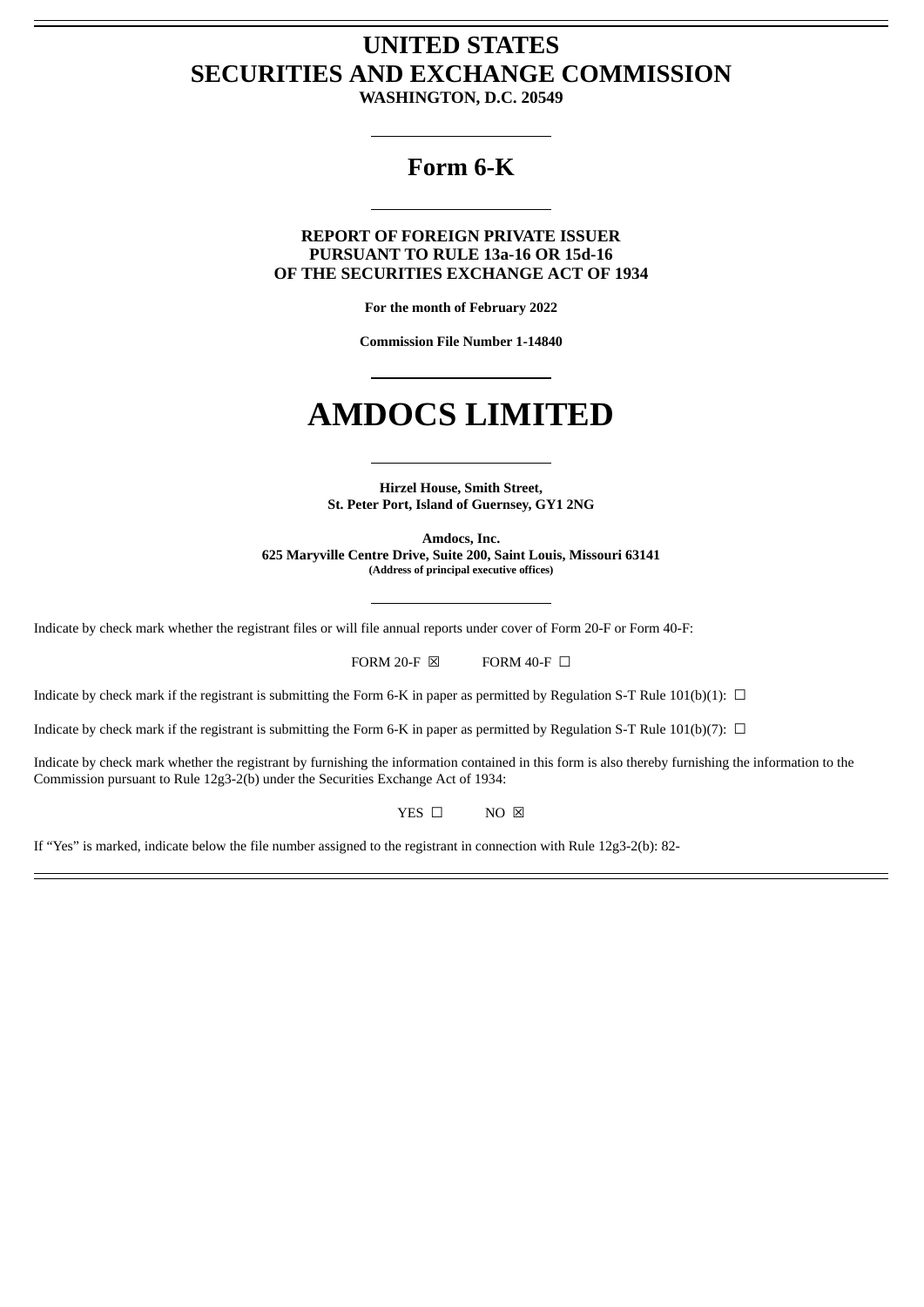#### **Submission of Matters to a Vote of Security Holders.**

#### Voting Results.

At the 2022 Annual General Meeting of Shareholders of Amdocs Limited (the "Company") held on January 28, 2022, the proposals listed below were submitted to a vote of the Company's shareholders. The proposals are described in the Company's proxy statement for the 2022 Annual General Meeting of Shareholders.

#### Proposal 1 – The election of eleven nominees to the Company's Board of Directors each for a term of one year.

The 11 nominees named in the proxy statement were elected to serve as directors until the Company's 2023 Annual General Meeting of Shareholders. Information as to the vote on each director standing for election is provided below:

|                         |                  | <b>Votes</b>   | <b>Votes</b>      | <b>Broker</b>                   |
|-------------------------|------------------|----------------|-------------------|---------------------------------|
| <b>Nominee</b>          | <b>Votes For</b> | <b>Against</b> | <b>Abstaining</b> | <b>Non-Votes</b>                |
| Robert A. Minicucci     | 98,201,162       | 8,501,756      | 28,282            | $\overline{\phantom{m}}$        |
| Adrian Gardner          | 99,768,100       | 6,935,233      | 27,867            |                                 |
| James S. Kahan          | 100,929,041      | 5,774,090      | 28,069            |                                 |
| Rafael de la Vega       | 104,385,080      | 2,318,562      | 27,558            |                                 |
| Giora Yaron             | 104,063,705      | 2,640,891      | 26,604            |                                 |
| Eli Gelman              | 55,614,358       | 51,091,226     | 25,616            |                                 |
| Richard T.C. LeFave     | 102,449,660      | 4,253,766      | 27,774            |                                 |
| John A. MacDonald       | 104,452,557      | 2,251,295      | 27,348            |                                 |
| <b>Shuky Sheffer</b>    | 105,483,146      | 1,222,473      | 25,581            | $\hspace{0.1mm}-\hspace{0.1mm}$ |
| <b>Yvette Kanouff</b>   | 105,310,930      | 1,395,239      | 25,031            |                                 |
| <b>Sarah Ruth Davis</b> | 105,515,917      | 1,192,341      | 22,942            |                                 |
|                         |                  |                |                   |                                 |

Proposal 2 - The approval of an increase in the dividend rate under the Company's quarterly cash dividend program from \$0.36 per share to \$0.395 per *share.*

The shareholders approved an increase in the dividend rate under the Company's quarterly cash dividend program from \$0.36 per share to \$0.395 per share. The voting results were as follows:

| Votes For   | Votes Against | Votes Abstaining | <b>Broker Non-Votes</b> |
|-------------|---------------|------------------|-------------------------|
| 106,715,331 | 1.589         | 14.280           |                         |

#### Proposal 3 - The approval of the Company's Consolidated Financial Statements for the fiscal year ended September 30, 2021.

The shareholders approved the Company's Consolidated Financial Statements for the fiscal year ended September 30, 2021. The voting results were as follows:

| <b>Votes For</b> | Votes Against | <b>Votes Abstaining</b> | <b>Broker Non-Votes</b> |
|------------------|---------------|-------------------------|-------------------------|
| 106,380,642      | 6.133         | 344.425                 |                         |

Proposal 4 – The ratification and approval of the appointment of Ernst & Young LLP as the Company's independent registered public accounting firm for the fiscal year ending September 30, 2022, and until the next annual general meeting, and authorization of the Audit Committee of the Board of Directors to fix the remuneration of such independent registered public accounting firm in accordance with the nature and extent of its services.

The shareholders ratified and approved the appointment of Ernst & Young LLP as the Company's independent registered public accounting firm for the fiscal year ending September 30, 2022, and until the next annual general meeting, and authorized the Audit Committee of the Board of Directors to fix the remuneration of such independent registered public accounting firm in accordance with the nature and extent of its services. The voting results were as follows:

| Votes For   | Votes Against | <b>Votes Abstaining</b> | <b>Broker Non-Votes</b> |
|-------------|---------------|-------------------------|-------------------------|
| 101,232,323 | 481,317ہ      | 17.560                  |                         |

#### **Changes in Board Committee Composition**

Mr. Eli Gelman has informed the Board of Directors that he has decided to step down from his membership on the Nominating and Corporate Governance Committee. Mr. Gelman will continue to serve as a member of the Board of Directors and on the Technology and Innovation Committee. The Board has appointed Mr. Richard T.C. LeFave as the new Chair of the Nominating and Corporate Governance Committee, effective immediately.